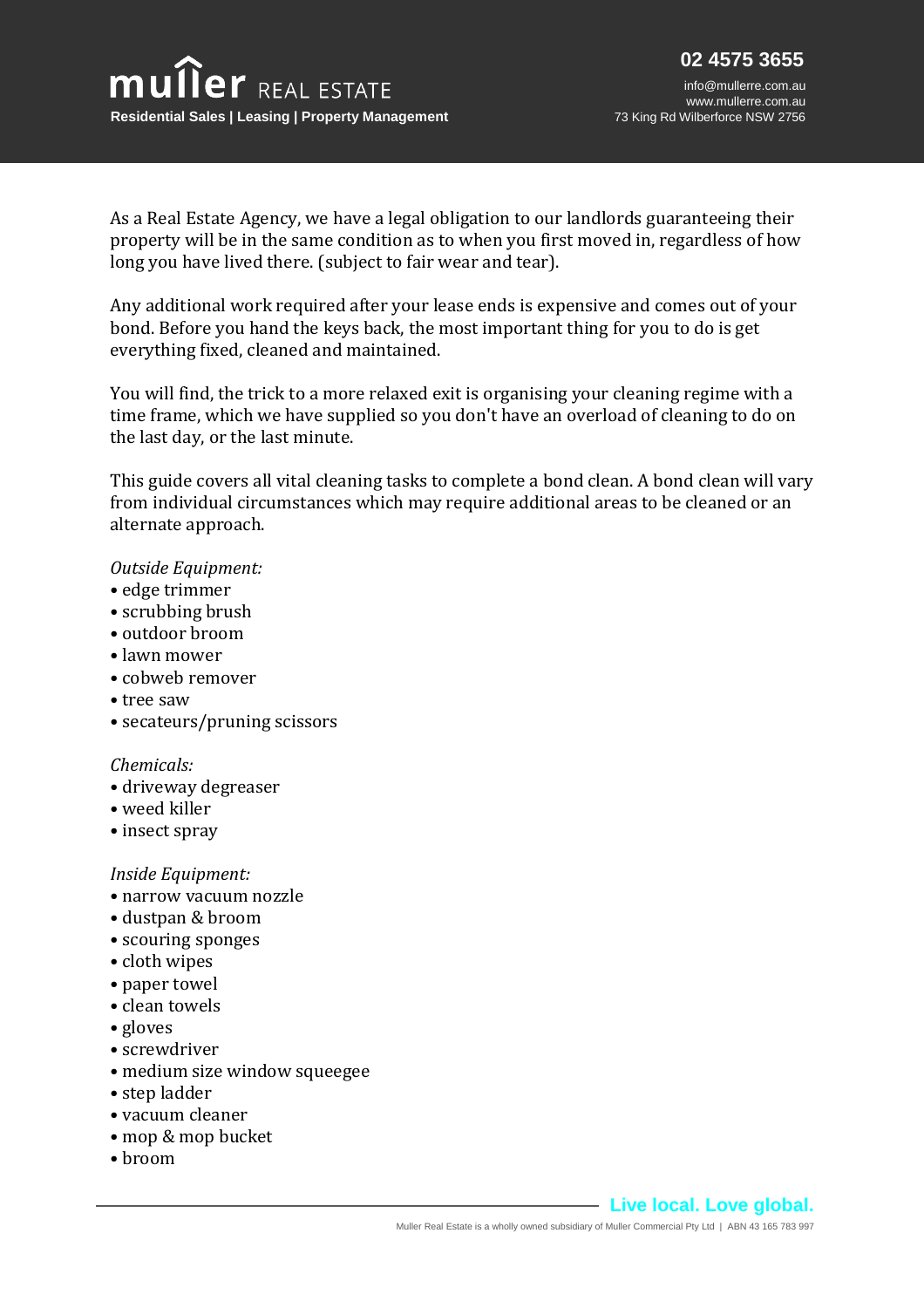info@mullerre.com.au www.mullerre.com.au 73 King Rd Wilberforce NSW 2756

- general bucket
- cob web remover

## *Chemicals:*

- driveway degreaser
- weed killer insect spray.

## **Carpet Cleaning—It can be risky to clean carpets yourself.**

• Organise a professional carpet cleaner for the day before the keys are due to be returned. Keep a copy of the carpet cleaning receipt.

• Pest Control—It is your responsibility to have any parasites present eliminated. You may need a professional pest control operator to spray the property.

• Give Notice— In writing. It's a good idea to check your lease agreement just in case more time is needed, Ring to confirm end of lease date.

• Lawns—Should be mowed within the last week of your tenancy. If you are not doing this yourself, book a gardener to mow the lawns as they can also weed and prune if required.

• Cancel Utilities—Arrange a last reading of your gas, water, telephone # electricity accounts at the end of your tenancy.

## *Helpful Hints*

- Organise any tradespeople with enough notice to repair any property damage or maintenance necessary.

- If any walls need painting contact us, we can assist you through the owner, to match paint exactly. Any mismatching of paint, will often require the entire room to be repainted at your expense.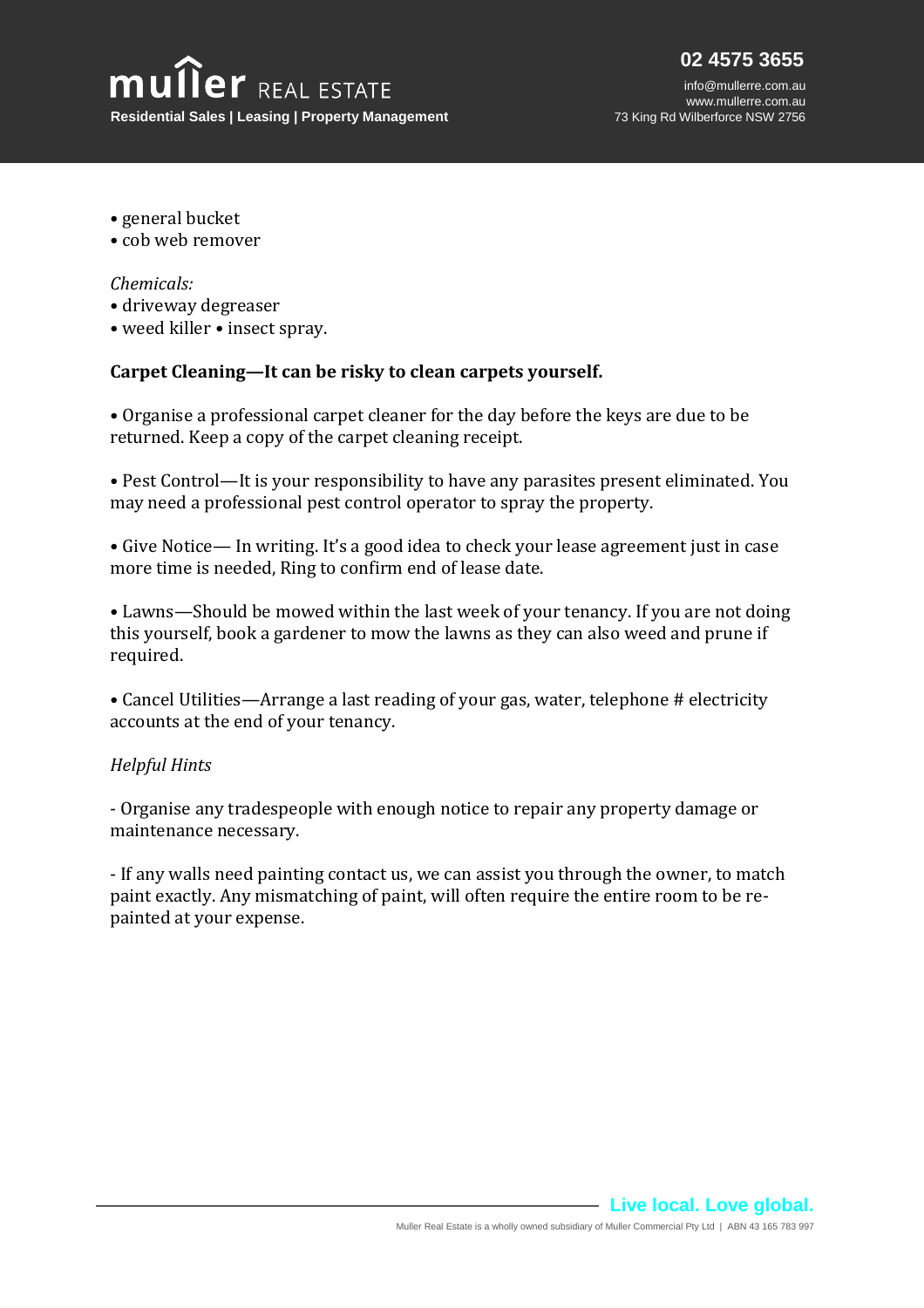info@mullerre.com.au www.mullerre.com.au 73 King Rd Wilberforce NSW 2756

## **Outside House**

• Remove all rubbish from the yard, pay special attention to cigarette butts, bottle tops etc around gardens.

• Clean and sweep out garage, degrease floor, remove cobwebs and spray with insect spray if needed.

• Scrub driveway with a stiff broom and detergent to eradicate oil and tyre marks. For stubborn stains, an oil degreaser and high pressure water cleaner may be needed.

• Remove all weeds, prune trees and bushes, mow lawns and spray with weed killer if necessary. Check with us to see if you need to replace any dead plants.

## **Inside House**

Use a step ladder or ladder to complete the below inside jobs:

• Check and clean all curtains and blinds for dirt, dust and marks. Venetian blinds often need to be wiped clean slat by slat. Some curtains can be washed on a gentle cycle. If not, vacuuming may help remove dirt and dust, then wipe clean.

• Remove and wash all light fittings, dry and replace. Check all light globes at the same time and change any blown globes.

• Check for fly and insect spots on all ceilings, sugar soap or mild detergent in a bucket of warm water with a sponge works well. Test a small spot to ensure it does not damage the paint.

• Wipe clean all air conditioners (including internal filters), ceiling fans, & smoke alarms. Remove exhaust fans in kitchen, toilet and bathroom, wash and replace

### **Your mail should be redirected to a forwarding address.**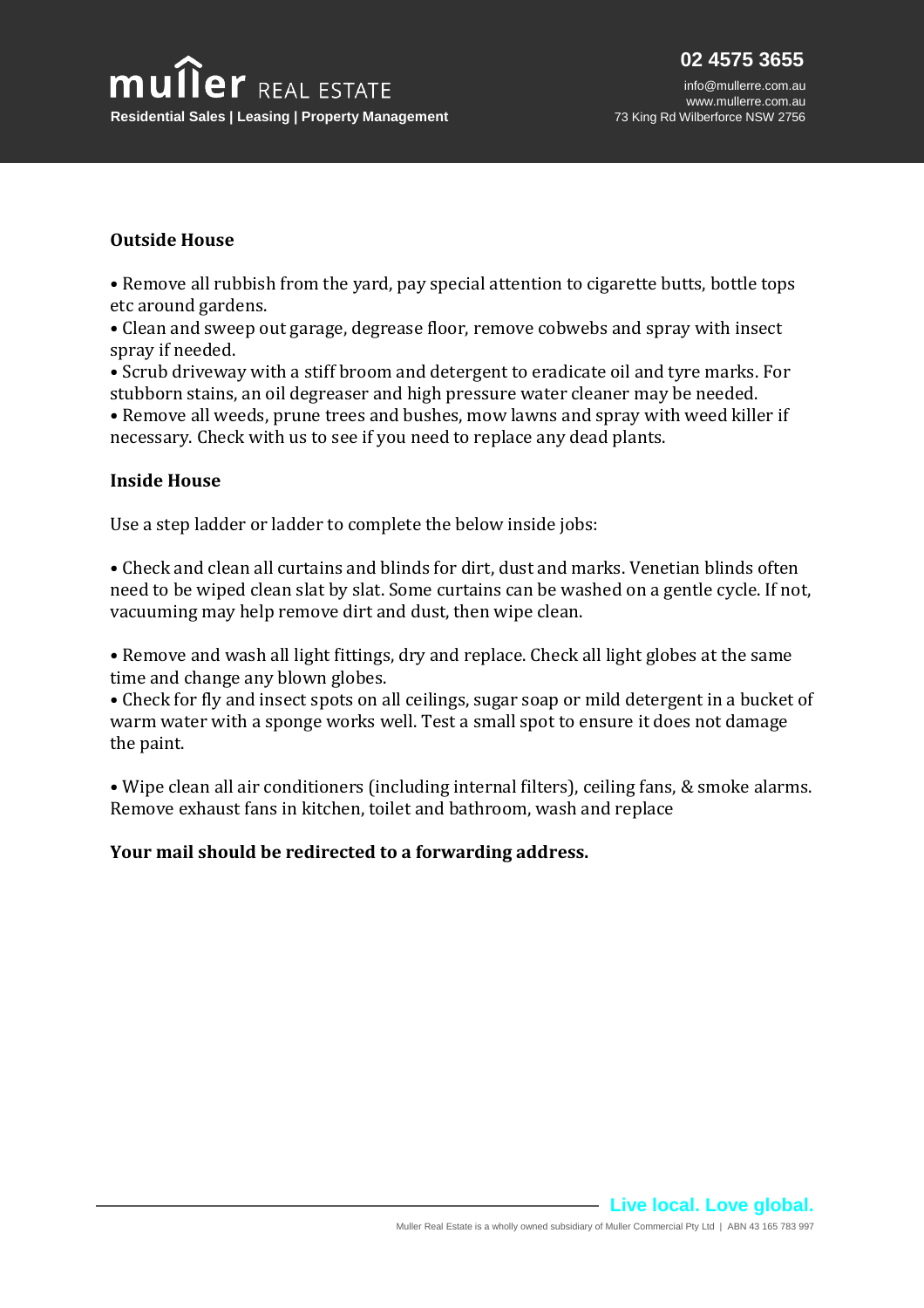

 info@mullerre.com.au www.mullerre.com.au 73 King Rd Wilberforce NSW 2756

### **Window Cleaning**

• Start clearing all the cobwebs outside the house with a cobweb remover or a broom, before cleaning the windows.

• Clear window tracks of dirt and build up by carefully running a screwdriver along the tracks to release dirt so you can vacuum with a narrow nozzle, then wipe clean with a damp cloth over the screw driver blade.

• Gently place a screwdriver under the screen, lifting up and sliding to the left or right and pulling out to remove the fly screen Do not force screens as they and easily bend.

Hose fly screens if necessary.

#### *Helpful Hints*

- If fly screens are too tight, you have security screens or 2nd story windows, the sliding windows generally comes out from the inside. You may need to loosen screws at the top of window (remember to re-tighten screws to original position).

#### **SIMPLE METHOD TO SQUEGEE A WINDOW**

• Soap up window with a scourer sponge to remove all dirt and build up.

• With the window soapy & wet all over, wipe the top edge with a dry towel, this will reduce streaking.

• Slide the squeegee down the window with a firm steady pressure starting from either side.

• Dry squeegee blade after each stroke, continue until finished. Make sure each stroke slightly overlaps the last one to avoid lines.

- Dry edges and remove any remaining marks with a clean towel
- Wipe frame and window ledge

#### *Helpful Hints*

- Internal windows can be cleaned the same way just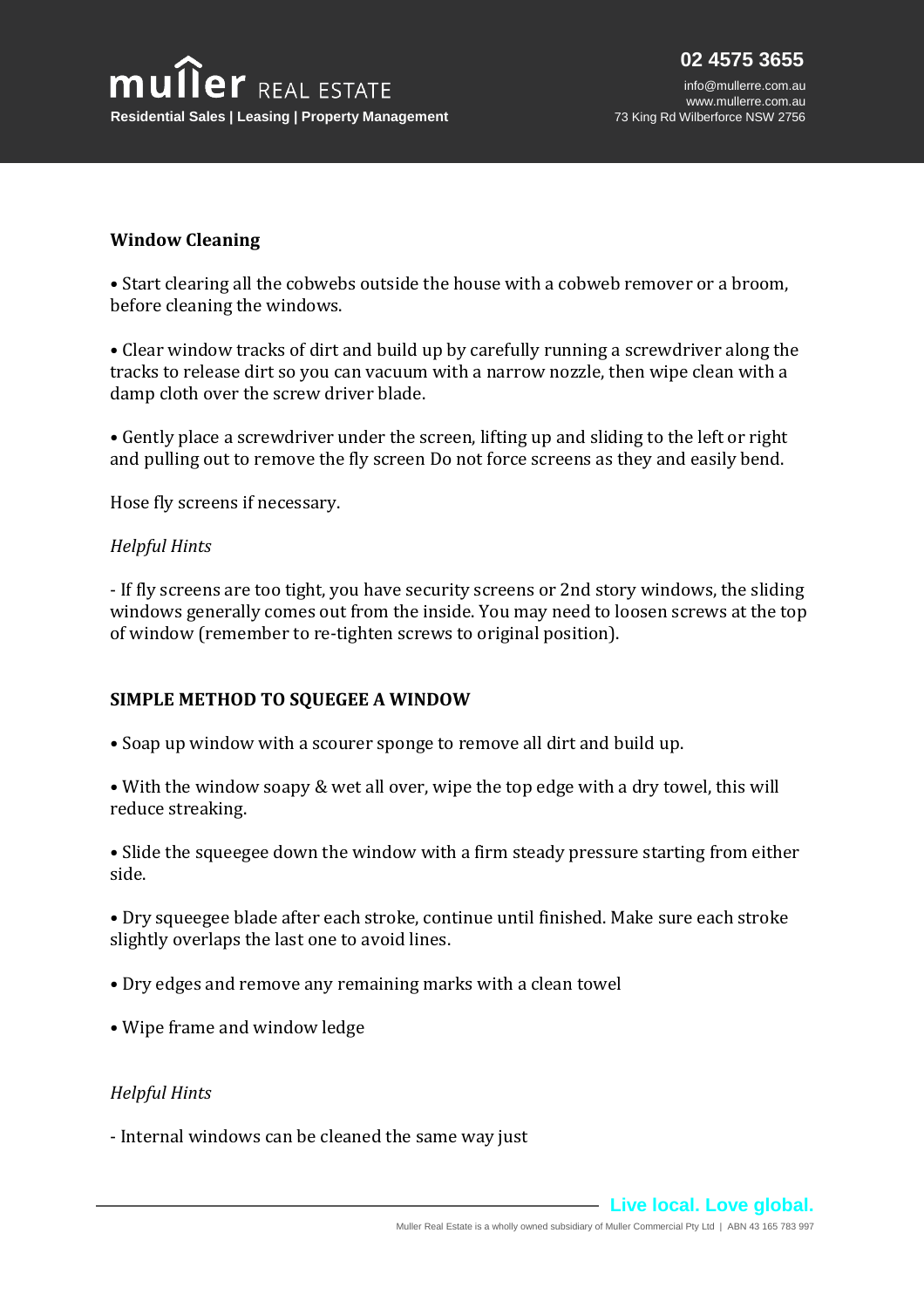info@mullerre.com.au www.mullerre.com.au 73 King Rd Wilberforce NSW 2756

- use less water on the sponge and place a towel under the window to prevent water damage.

- This technique can also be used on large mirrors and shower screens.

## **Toilets**

• Clean and disinfect all parts of the toilet, as well as fittings, cistern, behind the toilet and pipes. Ensure use of a spray disinfectant, paper towel and disposable gloves as this is a safe and hygienic way to clean a toilet.

• Clean all wall tiles with spray disinfectant and a cloth. Wash any dirty walls.

• Scrub inside of the bowl with toilet bowl cleaner and a toilet brush. Living areas, bedrooms and hallways Living areas, bedrooms and hallways

- Vacuum all wardrobes and cupboards, wash with soapy water and dry.
- Get rid of any personal hooks, posters, sticky tape etc.

• Remove cobwebs and marks on walls. The walls might need to be washed with sugar soap or mild detergent in a bucket of water with a sponge. Check for any insect marks.

Pay special attention to switches and door handles.

• Wipe all doors, frames & skirting boards, with a damp cloth

## **Laundry**

Use steps as above and pay special attention to: use steps as above and pay special attention to: use steps as above and pay special attention to:

• Laundry sink often has a build up of rust, calcium and soap scum, this can be removed with a crème cleanser and scourer sponge. Laundry cupboards often need the same process.

• Wipe all tap fittings and wall tiles (including the top of tiles, as they can be dusty). Scrub marks off floor with crème cleanser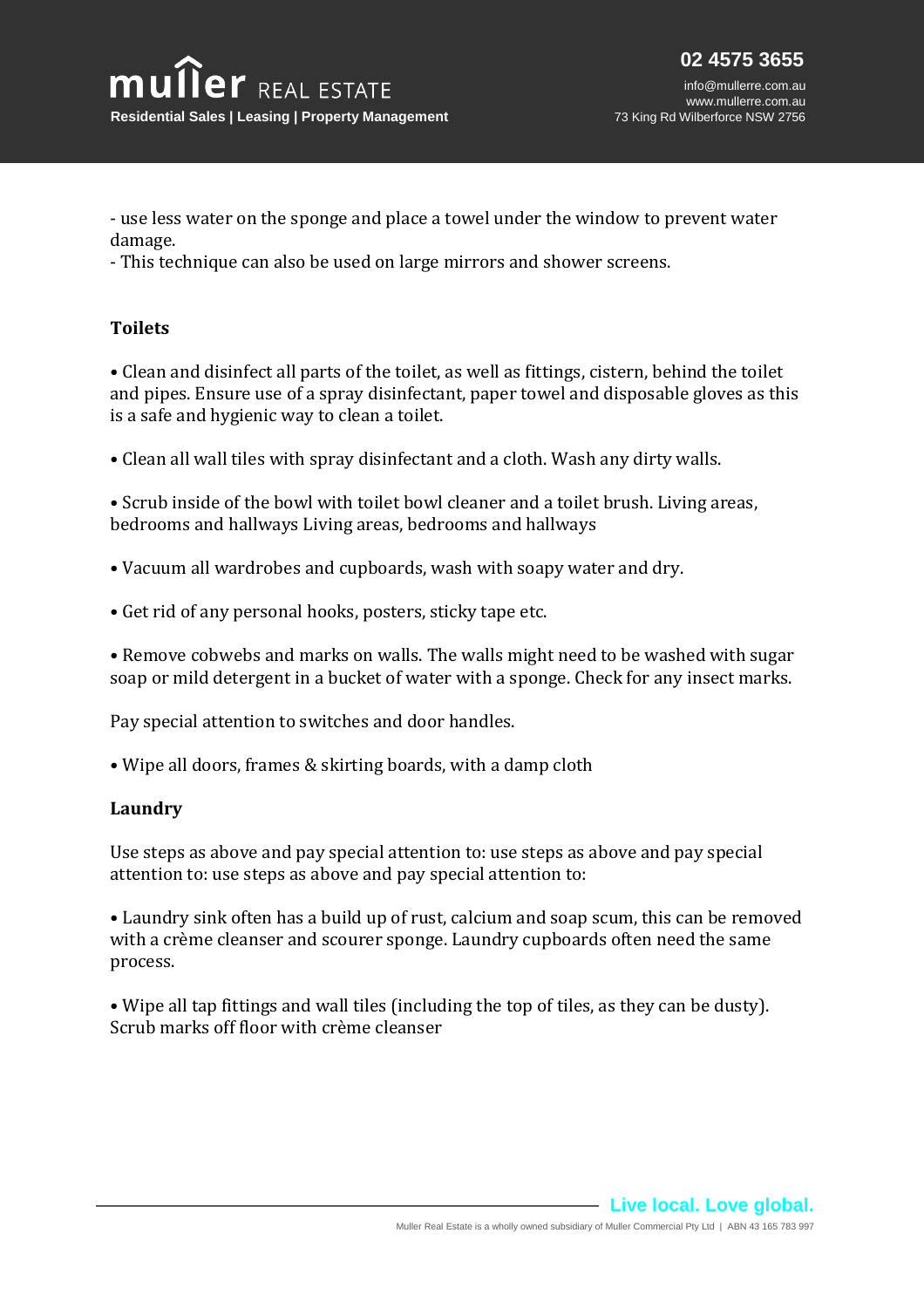info@mullerre.com.au www.mullerre.com.au 73 King Rd Wilberforce NSW 2756

## **Kitchen Cleaning**

• Remove all parts of oven, range hood and stove, including the knobs if they come off. Saturate in hot soapy water for as long overnight if possible. Scrub with a firm scourer until clean.

• Clean oven as per oven cleaner directions, pay special attention to the glass. Restore oven parts.

• Wash stove with soapy water, use a non-scratch scourer if necessary to remove all marks and food build up. Wipe dry with a paper towel. Restore knobs and burners.

• Wipe and polish range hood including the underneath section and wash filters.

• Dishwasher including filters and racks must be free of all food scraps.

## *Helpful Hint*

- Using eucalyptus oil on a wash cycle will help eliminate odours.

• Vacuum all cupboards, then wash with soapy water inside and out, wipe around door handles and dry cupboards with a clean towel.

- Scrub sink, drain must be free of waste, wipe clean with paper towel.
- Spray and wipe all bench tops and wall tiles.
- Scrub any food marks off flooring, ready for a final mop.

### **Bathroom Cleaning**

• Vacuum entire bathroom to remove any hair and other objects before you start cleaning.